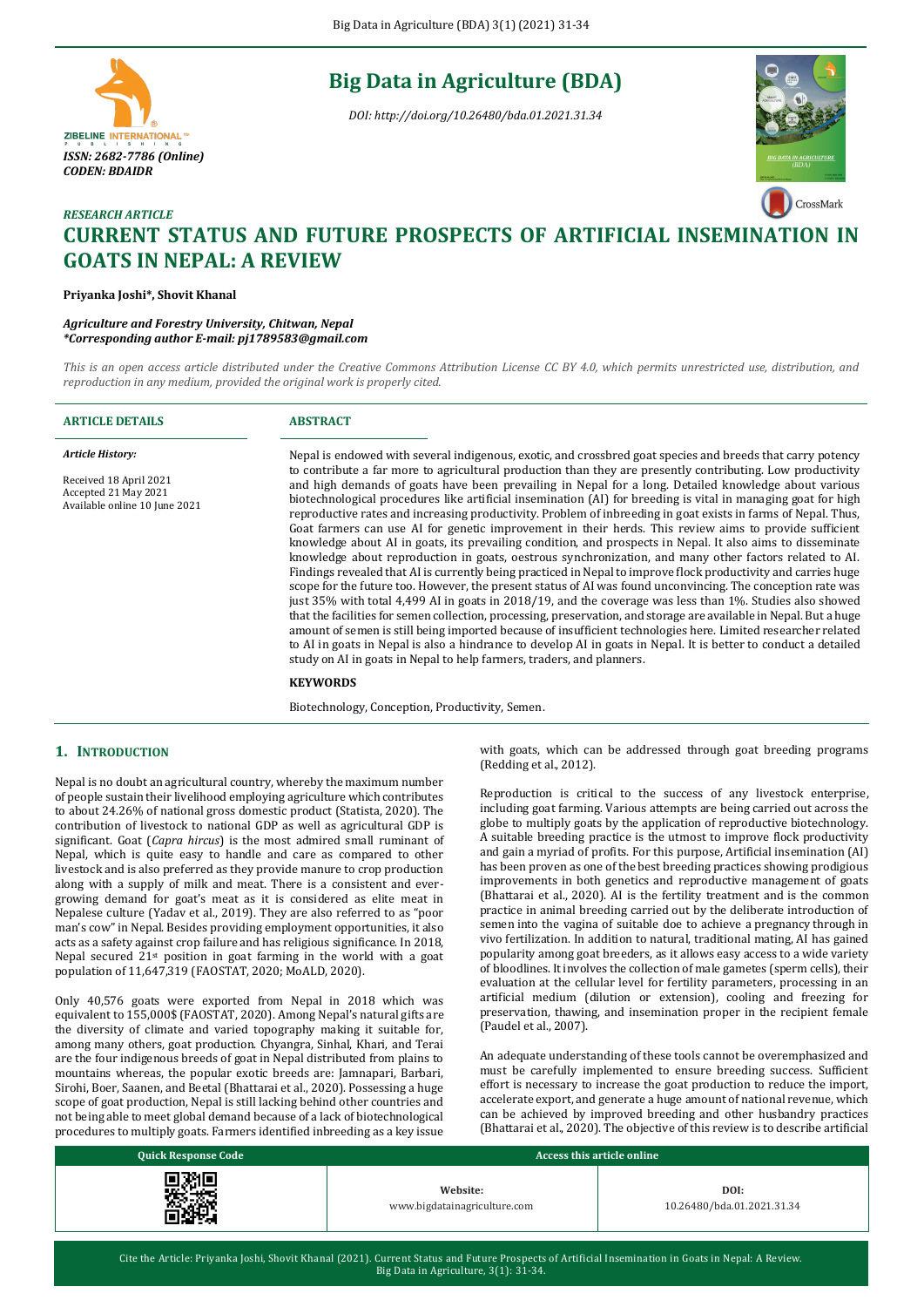insemination techniques in goat, it's prevailing conditions, and prospects in Nepal with respect to all the AI related factors to enhance the reproductive performance of goats, multiply goat populace, and ultimately contribute to global food security. This will also help farmers, traders, as well as policymakers.



**Figure 1.** The trend of goat population and chevon production in Nepal over ten years (Source: MoALD, 2020)

# **2. METHODOLOGY**

Required details and facts were gleaned via literature that includes journal articles, websites, conference proceedings, governmental publications, and other annual reports. Further information on artificial insemination was collected. Summarizing these data, facts, figures, etc., graphs were generated using excel, and a conclusive outline of the artificial insemination was drawn.

# **3. RESULTS AND DISCUSSIONS**

# **3.1 Reproduction in goats**

Does are polyoestrous animals whose reproduction are narrated as seasonal i.e., the onset and extent of the breeding season is conditional on several factors such as climate, breed, health, presence of the buck, the system of breeding, and precisely photoperiod (Fatet et al., 2011). The doe arrives at pubescence between 5 to 7 months old enough, contingent upon the variety, period of birth, level of taking care of/nourishment, and in general wellbeing status (Jainudeen et al., 2016). Pubescence is believed to arrive when the female displays her first warmth (estrus) and ovulation. Control of procreation by hereditary, physiologic, and ecological techniques could expand the recurrence of rearing every year and the litter size in these species (Jainudeen et al., 2016). Estrus, or warmth, is the period where the doe will stand and permit the buck to raise her. This period of the conceptive cycle may last between 24 to 48 hours. The period starting with one warmth cycle then onto the next is alluded to as the estrous cycle. Copulation occurs during oestrus, therefore usually before ovulation, and implantation of the embryo is observed 18–22 days after the onset of oestrus (Fatet et al., 2011). Nutritional strategies can also manipulate the estrous cycle and affect doe's reproductive performances (Fatet et al., 2011). The gestation period of the doe ranges between 145 to 152 days, or 150 days on average (AITC,2020).

| <b>Table 1:</b> Reproductive parameters of goats (doe and buck). |            |                                                        |             |  |
|------------------------------------------------------------------|------------|--------------------------------------------------------|-------------|--|
| Reproductive<br>parameters                                       | Doe        | Reproductive<br>parameters                             | <b>Buck</b> |  |
| Age at<br>puberty<br>(months)                                    | $5 - 7$    | Age at puberty<br>(spermatogenesis)<br>(months)        | $4 - 6$     |  |
| Estrous cycle<br>length (days)                                   | 21 (18-22) | Sexual season                                          | none        |  |
| Estrus (hours)                                                   | 24-48      | Duration of<br>seminiferous epithelial<br>cycle (days) |             |  |
| Ovulation (No.<br>$2 - 3$<br>per cycle)                          |            | Semen volume (ml)                                      | $0.1 - 1.5$ |  |
| Life span of<br>corpus luteum                                    | 16         | Concentration<br>(billion/ml)                          | $2 - 6$     |  |
| Mating (male: females) - 1:50                                    |            |                                                        |             |  |

(Source: Jainudeen et al., 2016)

#### **3.2 Oestrus synchronization**

Estrus synchronization empowers concentrated breeding that guarantees uniform kid development and appropriate administration of pregnant does (Omontese, 2018). Enabling all the does to come to heat simultaneously by some sort of manipulation in their estrous cycle, is commonly known as oestrus synchronization. It permits the farmers to shorten the rearing period of their flock by bringing the entirety of their does into heat around a similar time so that they will kid simultaneously, which will reduce the time required for intensive care of the herd (Bhattarai et al., 2020). For synchronization of the estrous cycle, several different hormones (Progesterone, prostaglandins, and their analogues) are used in sequence to control corpus luteum function, stimulate follicular development, and direct ovulation (Omontese, 2018). Thus, it would be more beneficial when AI is performed after estrus synchronization of the does.

#### **3.3 Quality of semen for AI in Nepal**

The success of AI was discovered to depend largely on the quality of cryopreserved semen, an imperative tool for the successful execution of a breeding program to set up the pure line breed of goat, which in turn determined the conception rate (Bastola et al., 2018). The quality of semen is a crucial factor that determined the overall process of AI. Thus, should be collected from the appropriate buck and should meet all the necessary criteria. According to a study, the modern process and tests right now being embraced in Nepal for creation and evaluation of the quality of fresh, pre-freeze and frozen semen incorporate assessment for quality at different phases by determining: motility, viability of the cells at the initial, pre-freeze, and post-thawing stages, bacterial contamination, hypoosmotic sperm swelling tests for cell membrane integrity, and assessment of acrosomal integrity by various staining techniques (Paudel et al., 2007).

# **3.4 Collection of semen**

National Livestock Breeding Office (NLB0) has been creating frozen semen in its laboratory. The facilities for the collection of semen, its handling, protection and storage are accessible at Animal Breeding Division, Nepal Agricultural Research Council (NARC), Khumaltar, and National Livestock Breeding Center, Pokhara, under Department for Livestock Services (Paudel et al., 2007). Production of sperm differs from the breed and the season. The simplest and most exact indirect estimate of testis size and testicular sperm content can be calculated from scrotal circumference (Lueboeuf et al., 2000). There are various methods to collect semen from the desired buck with all the quality traits. The artificial vaginal (AV) method was found to have been practiced in Nepal. To aid the buck's semen collection, a doe indicating proof of estrus i.e., teaser doe is placed near so the contributor buck gets stimulated and can mount her. A group researchers suggested that all the components of AV used for semen collection including the outer rubber cylinder, inner rubber line, rubber band, cone, and collecting tube should be sterilized before collection of semen using an autoclave machine (Bastola et al., 2018). At the National livestock breeding center of Nepal, the tube with collected semen is first labeled with the identification of the breed, eventually, the mouth is sealed with aluminum foil and then kept in a water bath at 37 degrees celsius for five minutes (Bastola et al., 2018). Besides these, large amount of semen was also found to have been exported in Nepal from other countries to meet the demand for goat (Paudel et al., 2007). Eight boer breeds are maintained in the shed for semen production until the end of the fiscal year 2018/19 (NLBO, 2020).

| <b>Table 2:</b> Detail of semen imported to NLBO |      |            |              |            |             |
|--------------------------------------------------|------|------------|--------------|------------|-------------|
| S.N.                                             | Date | Country    | <b>Breed</b> | Semen dose | Source      |
|                                                  | 2015 | <b>USA</b> | Boer         | 3000       | <b>KUBK</b> |
|                                                  | 2017 | <b>USA</b> | Boer         | 1500       | <b>KUBK</b> |
|                                                  |      |            | Total        | 4500       |             |
| $\alpha$ $\alpha$                                |      |            |              |            |             |

(Source: NLBO, 2020)

| <b>Table 3:</b> Table showing frozen semen (dose) production of Buck<br>(Boer) from 2008/09 to 2018/19 in Nepal. |                                        |          |  |
|------------------------------------------------------------------------------------------------------------------|----------------------------------------|----------|--|
| S.N.                                                                                                             | <b>Frozen semen production</b><br>Date |          |  |
| 1                                                                                                                | 2008/09                                | 0        |  |
| $\mathcal{L}$                                                                                                    | 2009/10                                | 0        |  |
| 3                                                                                                                | 2010/11                                | 0        |  |
| 4                                                                                                                | 2011/12                                | $\theta$ |  |
| 5                                                                                                                | 2012/13                                | $\theta$ |  |
| 6                                                                                                                | 2013/14                                | $\theta$ |  |
| 7                                                                                                                | 2014/15                                | $\theta$ |  |
| 8                                                                                                                | 2015/16                                | $\theta$ |  |
| 9                                                                                                                | 2016/17                                | $\Omega$ |  |
| 10                                                                                                               | 2017/18                                | 8280     |  |
| 11                                                                                                               | 2018/19                                | 11689    |  |
|                                                                                                                  | Total                                  | 19969    |  |

(Source: NLBO, 2020)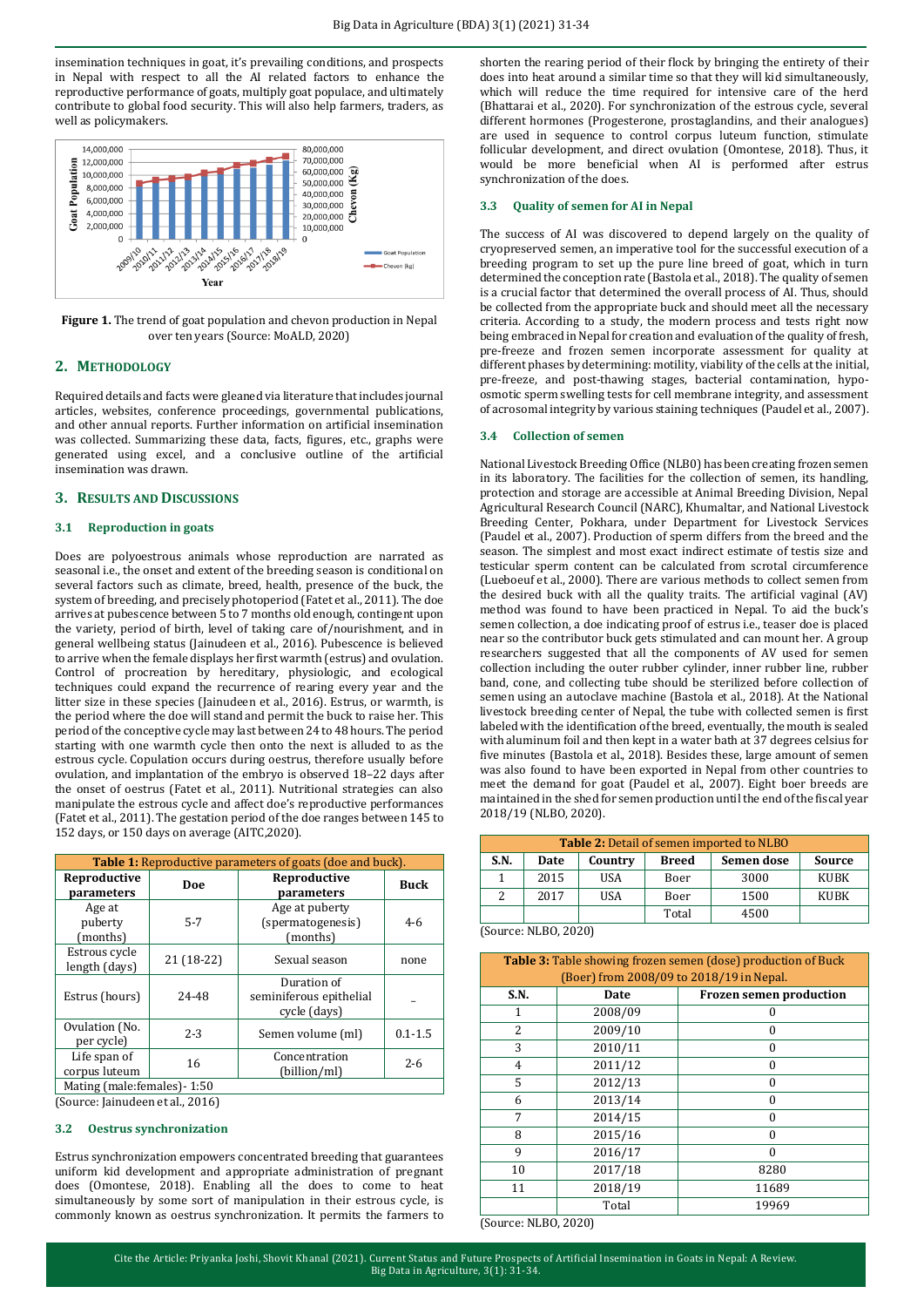

**Figure 2:** The number of frozen semen (goat) produced from year 2008/09 to 2018/19 in Nepal. (Source: NLBO, 2020)

Figure 2 elaborated that the production of frozen semen for AI in goats is new to Nepal. Previously, semen was not produced within the country. Only after 2017/18, NLBO has started producing goat semen.

# **3.5 The general method of processing, preservation, and storage of semen in Nepal**

The gathered semen must be taken care of cautiously to evade heat shock, cold shock, contamination with water, disinfectants, sunlight, and air, as well as other processes or factors that may diminish sperm viability (Faigl et al., 2012). After collecting semen, it is diluted with normal saline in a cuvette and mixed well with micropipette at National livestock breeding. Then the cuvette is inserted in a sample container of a photometer which is pre-set with the buck semen (Bastola et al., 2018). As, an explicit issue in the protection of goat semen has been found to have the detrimental impact of seminal plasma on the viability of the spermatozoa in diluents containing egg yolk or in milk-based media (Leuboeuf et al., 2000). Andromed R , a soybean lecithin-based extender, has been proposed as a substitution of egg yolk as animal source diluents (Bastola et al., 2018).

Minitube automated filling sealing and printing machine is used for filling sealing and printing of buck semen on the straw, only filled and sealed straw are used for the cooling and those half-filled and unsealed straw are discarded (Bastola et al., 2018). After dilution, the diluted semen is cooled slowly but progressively from collection temperature to storage temperature. The purpose of the temperature decrease is to retard the basal metabolism and to prolong the lifespan of spermatozoa from ejaculation to AI (Faigl et al., 2012). The Styrofoam container is filled with liquid nitrogen, where the rack carrying semen straws is suspended for 10 min above liquid nitrogen, keeping a gap of 5 cm between the surface of liquid nitrogen and the semen straws, and submerged into liquid nitrogen (Bastola et al., 2018). Then the semen straws from each buck are grouped and loaded into a liquid nitrogen canister and stored in at -196°C for approximately 3 months (Bastola et al., 2018).

# **3.6 AI techniques in goat**

Thawing must be carried out before inserting semen into a doe. For fertility to be ideal, semen must be placed in the right place (the uterine end of the cervix or just inside the uterus) in the reproductive tract of the female and at the right time by methods like intracervical, intrauterine, or laparoscopic insemination (Omontese, 2018). A study reported that in any case, using frozen semen, at present intrauterine insemination is the only procedure by which high pregnancy rates can be obtained (Faigl et al., 2012). In does, semen might be placed in the vagina yet the best area to improve fertility is when semen is deposited in the inner cervix (Omontese, 2018). The standard process of inseminating does involve lifting of their rear quarters with their front legs staying on the ground and with the help of a duckbill speculum and penlight locating the cervix, and passing an insemination pipette through the cervix to deposit the semen in the uterine body (Holtz, 2005). According to NLBO (2020) gun loaded with thawed semen is inserted at approximately 30-degree angle till the gun reaches the fornix vagina by holding the shoulder of the gun between the ring and middle fingers and the gun piston is pushed with the thumb slowly (5 seconds) to deposit the semen just outside the internal os to allow semen to drain into the body of the uterus.





Figure 3 depicted that AI services for goats in Nepal commenced from the year 2015/16 by the use of imported frozen semen but AI services for other livestock started earlier from 1990/00. This indicates that AI services for goats in Nepal is new and is yet to be developed. AI services for the goat was found to be highest in the fiscal year 2016/17 but declined afterward. Of the total number of AI in goats in fiscal year 2018/19 in NLBO, 1932 were carried in Pokhara, 1259 in Lahan, and 1308 in Nepaljung. The conception rate was just 35% with 1574.65 conceived animal. The AI coverage% was found less than 1.

| <b>Table 4:</b> Status of AI in goats in Nepal |                    |                                              |              |           |                |
|------------------------------------------------|--------------------|----------------------------------------------|--------------|-----------|----------------|
| <b>S.N.</b>                                    | <b>NLBOs</b>       | Number of AI in goats in fiscal year 2018/19 |              |           |                |
| 1                                              | NLBO.              | 1932                                         |              |           |                |
|                                                | Pokhara            |                                              |              |           |                |
| 2                                              | NLBO,              | 1259                                         |              |           |                |
|                                                | Lahan              |                                              |              |           |                |
| 3                                              | NLBO,              | 1308                                         |              |           |                |
|                                                | Nepaljung          |                                              |              |           |                |
|                                                | Total AI in fiscal | 4499                                         | Conception   | Total     | AI             |
| vear 2018/19                                   |                    |                                              | Rate $(\% )$ | Animal    | $Coverage(\%)$ |
|                                                |                    |                                              |              | Conceived |                |
|                                                |                    |                                              | 35           | 1574.65   | <1             |
| (Source: NLBO, 2020)                           |                    |                                              |              |           |                |



**Figure 4:** Share of the different provinces in total AI carried in goats in 2018/19. (Source: NLBO, 2020)

Figure 4 shows the share of the different provinces in total AI carried in goats in 2018/19. Among the seven provinces of Nepal, Province no.5 contributed the highest with 24.23% and Karnali Province shared the lowest value of 0.78%. This shows that services for AI are yet to develop in the Karnali Province.

### **3.7 Factors affecting the conception rate of artificially inseminated bucks**

Conception rate is influenced by several factors. Of the various factors, semen quality and female reproductive health play an important role. According to AITC (2020), the following are the criteria for frozen semen to be used in the process:

- Capacity of straw/ dose: 0.25 ml
- Sperm count/ dose: 20 million per dose
- Sperm motility: At least 45%
- Abnormal sperm: Less than 20%